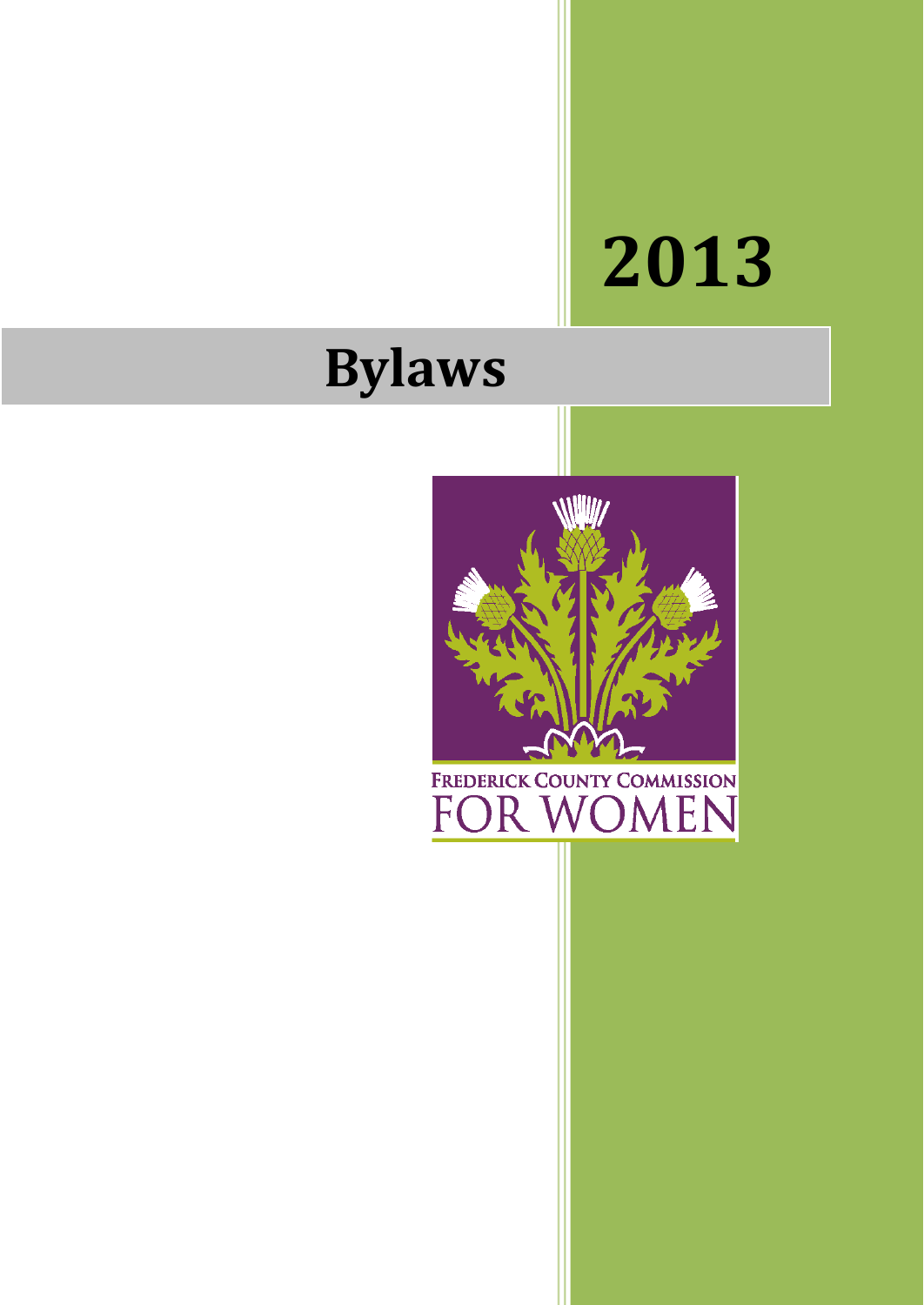# **Table of Contents**

| Article IV. Membership, Diversity, Terms, Reappointments, Resignations, Vacancies4    |  |
|---------------------------------------------------------------------------------------|--|
|                                                                                       |  |
|                                                                                       |  |
| Article VII. Executive Committee Members, Duties, Annual Elections, Terms, Vacancies, |  |
|                                                                                       |  |
|                                                                                       |  |
|                                                                                       |  |
| Article XI. Fiscal Year, Appropriations Budget, Funding, and Compensation 8           |  |
|                                                                                       |  |
|                                                                                       |  |
|                                                                                       |  |
|                                                                                       |  |
|                                                                                       |  |
|                                                                                       |  |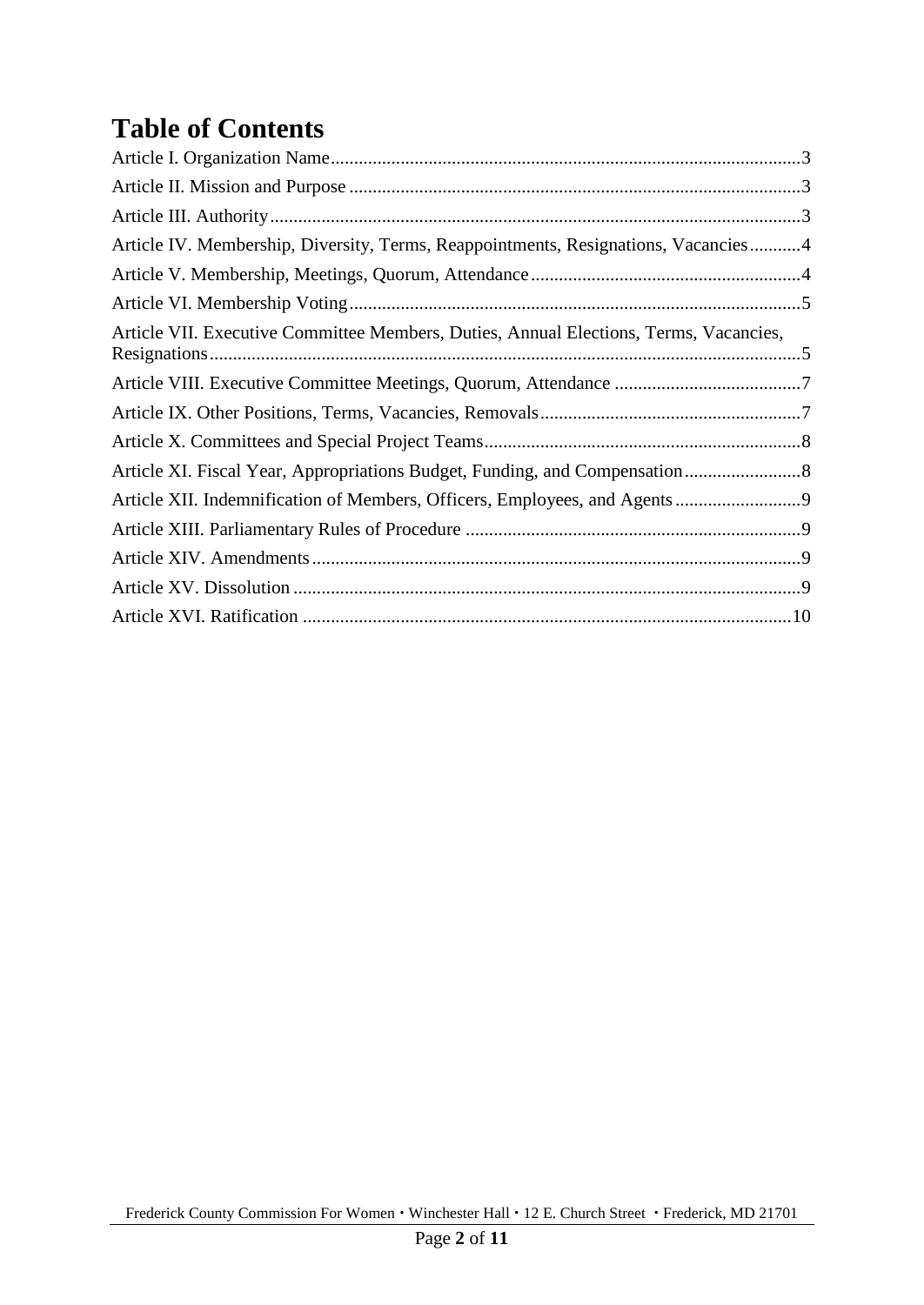<span id="page-2-2"></span><span id="page-2-1"></span><span id="page-2-0"></span>

| $\mathbf{1}$     | <b>Frederick County Commission For Women</b>                                                                                                                                 |
|------------------|------------------------------------------------------------------------------------------------------------------------------------------------------------------------------|
| $\overline{2}$   | ByLaws as Amended January XX, 2013                                                                                                                                           |
| 3                |                                                                                                                                                                              |
| $\overline{4}$   | <b>Article I. Organization Name</b>                                                                                                                                          |
| 5                |                                                                                                                                                                              |
| 6                | The name of this organization (hereinafter Commission) shall be the Frederick County                                                                                         |
| $\boldsymbol{7}$ | Commission For Women (FCCFW and CFW).                                                                                                                                        |
| $8\,$            |                                                                                                                                                                              |
|                  |                                                                                                                                                                              |
| 9                | <b>Article II. Mission and Purpose</b>                                                                                                                                       |
| 10               |                                                                                                                                                                              |
| 11               | <b>Section 1. Mission Statement.</b> To create a stronger community by addressing challenges                                                                                 |
| 12               | and fostering unlimited opportunities for all women.                                                                                                                         |
| 13               |                                                                                                                                                                              |
| 14               | <b>Section 2. Purpose.</b> The Commission shall serve the following purposes:                                                                                                |
| 15               | 1. Provide a central agency for the collection and referral of activities and services of                                                                                    |
| 16               | interest to women;                                                                                                                                                           |
| 17               | 2. Promote a positive image of women by recognizing their accomplishments;                                                                                                   |
| 18               | 3. Advocate for the County's constituency to the legislature, the judiciary, the executive,                                                                                  |
| 19               | the media, and the public;                                                                                                                                                   |
| 20               | 4. Identify, study, evaluate, and eradicate, as an advocate, discrimination against all                                                                                      |
| 21               | women;                                                                                                                                                                       |
| 22               | 5. Develop and implement programs that will expand women's educational and                                                                                                   |
| 23               | employment opportunities;                                                                                                                                                    |
| 24               | 6. Strengthen home life by directing attention to critical problems confronting women;                                                                                       |
| 25               | 7. Educate women in the processes of seeking leadership roles;                                                                                                               |
| 26               | 8. Encourage women to seek political office, either elective or appointive;                                                                                                  |
| 27               | 9. Recommend such procedures, programs, or legislation as it may deem necessary and                                                                                          |
| 28<br>29         | proper to promote and ensure equal rights and opportunities for all persons, regardless                                                                                      |
| 30               | of their gender;<br>10. Advise and counsel the residents of Frederick County and all governmental agencies                                                                   |
| 31               | on matters involving the needs of women and especially those matters relating to                                                                                             |
| 32               | discrimination or prejudice on account of gender;                                                                                                                            |
| 33               | 11. Establish priorities and produce a prioritized Annual Plan;                                                                                                              |
| 34               | 12. Appoint committees to assist in carrying out any of the functions and duties of the                                                                                      |
| 35               | Commission; and                                                                                                                                                              |
| 36               | 13. Establish, implement, and amend as necessary, Bylaws for the operation of the                                                                                            |
| 37               | Commission.                                                                                                                                                                  |
| 38               |                                                                                                                                                                              |
| 39               | <b>Article III. Authority</b>                                                                                                                                                |
|                  |                                                                                                                                                                              |
| 40               |                                                                                                                                                                              |
| 41               | <b>Section 1. County Law.</b> The authority for the Commission is derived from Section 1-2-74,                                                                               |
| 42               | et seq. of the Frederick County Code of Ordinances, which was adopted by the Board of                                                                                        |
| 43               | Commissioners in 1992.                                                                                                                                                       |
| 44               |                                                                                                                                                                              |
| 45<br>46         | Section 2. State Law. The authority for the Commission is also derived from the Code of<br>Local Public Laws of Frederick County, Section 2-2-69, which took effect in 1999. |
| 47               |                                                                                                                                                                              |
| 48               | Section 3. Board of County Commissioners. The Commission shall report to the Board of                                                                                        |
| 49               | County Commissioners of Frederick County.                                                                                                                                    |
|                  |                                                                                                                                                                              |
|                  |                                                                                                                                                                              |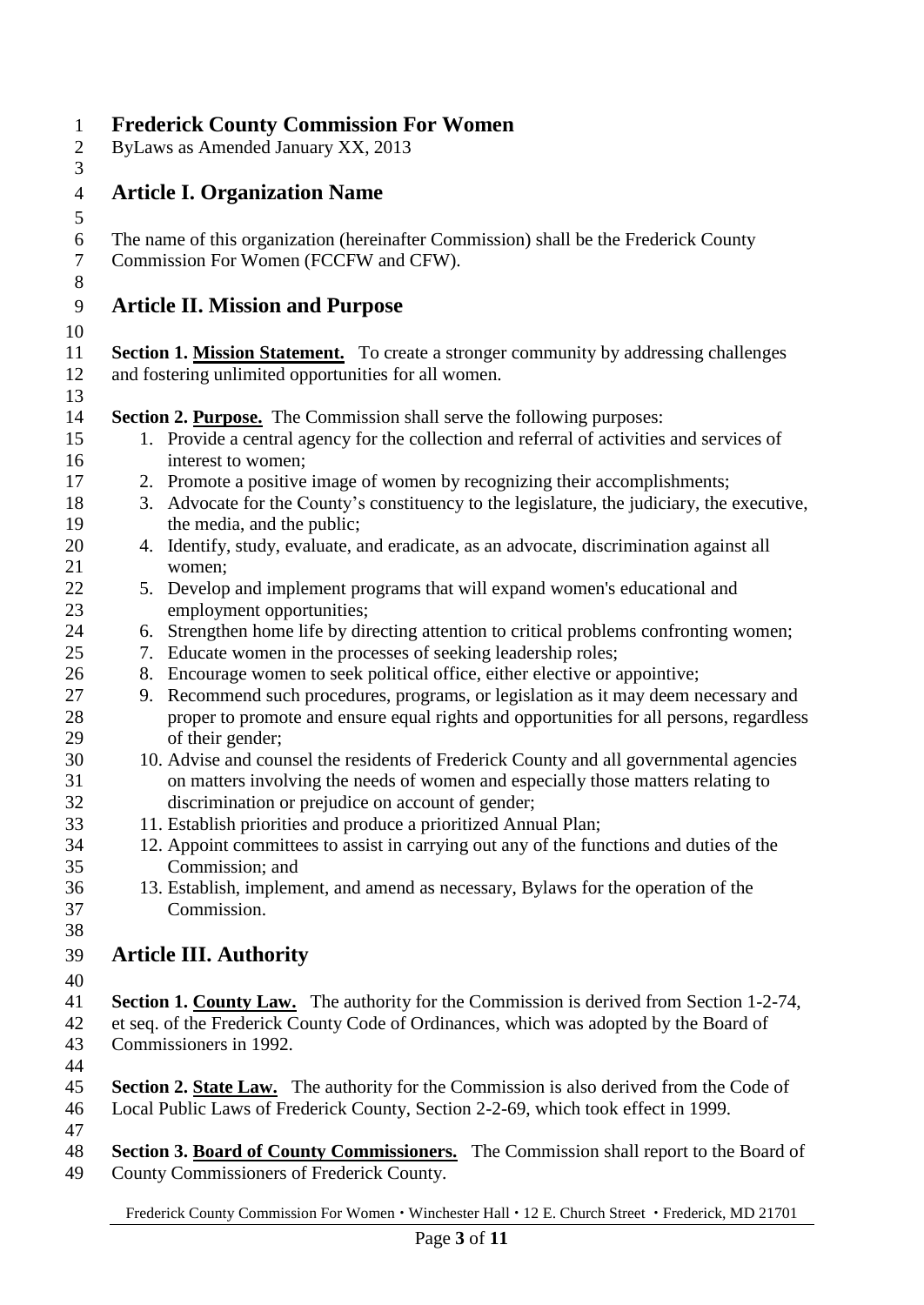#### <span id="page-3-0"></span>**Article IV. Membership, Diversity, Terms, Reappointments,**

#### **Resignations, Vacancies**

 **Section 1. Membership.** The Commission shall consist of fifteen (15) Members. The Commission will recommend to the Board of County Commissioners of Frederick County the appointment of citizens interested in pursuing the goals of the Commission. The Board of County Commissioners is the final approving authority on all appointments to the Commission. Each Commissioner must be a registered voter in Frederick County at time of appointment. **Section 2. Diversity.** The Commission shall include representatives of diverse community interests including but not limited to gender, race, age, sexual preference, ethnicity, national origin, disability, ability level, education, employment, economic standing, religion, geography, and political affiliation. **Section 3. Full Terms.** Each Member shall serve for a term of three (3) years. The terms of 66 the Membership shall be staggered so that one-third  $(1/3)$  of the Members shall be appointed each year. Members shall continue in office until their successors are qualified and appointed. 

- **Section 4. Partial Terms.** Members appointed for partial terms after a term has begun serve only for the rest of the term and until a successor is appointed and qualified. Members filling partial terms shall still be eligible for two (2) consecutive full terms.
- 
- **Section 5. Reappointments.** Members may be reappointed, but may not serve more than two (2) consecutive full terms.
- 
- **Section 6. Resignations.** A Member may resign at any time by giving a notice to the Executive Committee or President. Unless otherwise specified in the notice, the resignation shall take effect upon receipt thereof by the Executive Committee or President and the acceptance of the resignation shall not be necessary to make it effective.
- 
- **Section 7. Vacancies.** Upon the death, disability, resignation, or removal of any Member, the Board of County Commissioners of Frederick County shall appoint an interested citizen to fill the unexpired partial term.
- <span id="page-3-1"></span>**Article V. Membership, Meetings, Quorum, Attendance**
- **Section 1. Membership Meetings.** All Commission meetings shall be at a Frederick County location, be open to the public and be accessible to the handicapped. Minutes shall be recorded for all Membership meetings.
- 
- **Section 2. Regular Membership Meetings.** The Commission will hold monthly public meetings on the second Tuesday of each month with the exception of July where no meeting will be scheduled. A calendar of meeting dates shall be provided to the Board of County Commissioners of Frederick County at the earliest possible date, shall be part of the public record, and shall be publicized. Special meetings may be called as needed by a majority of the Members in office or the Executive committee with three (3) business days notice by phone or email.
-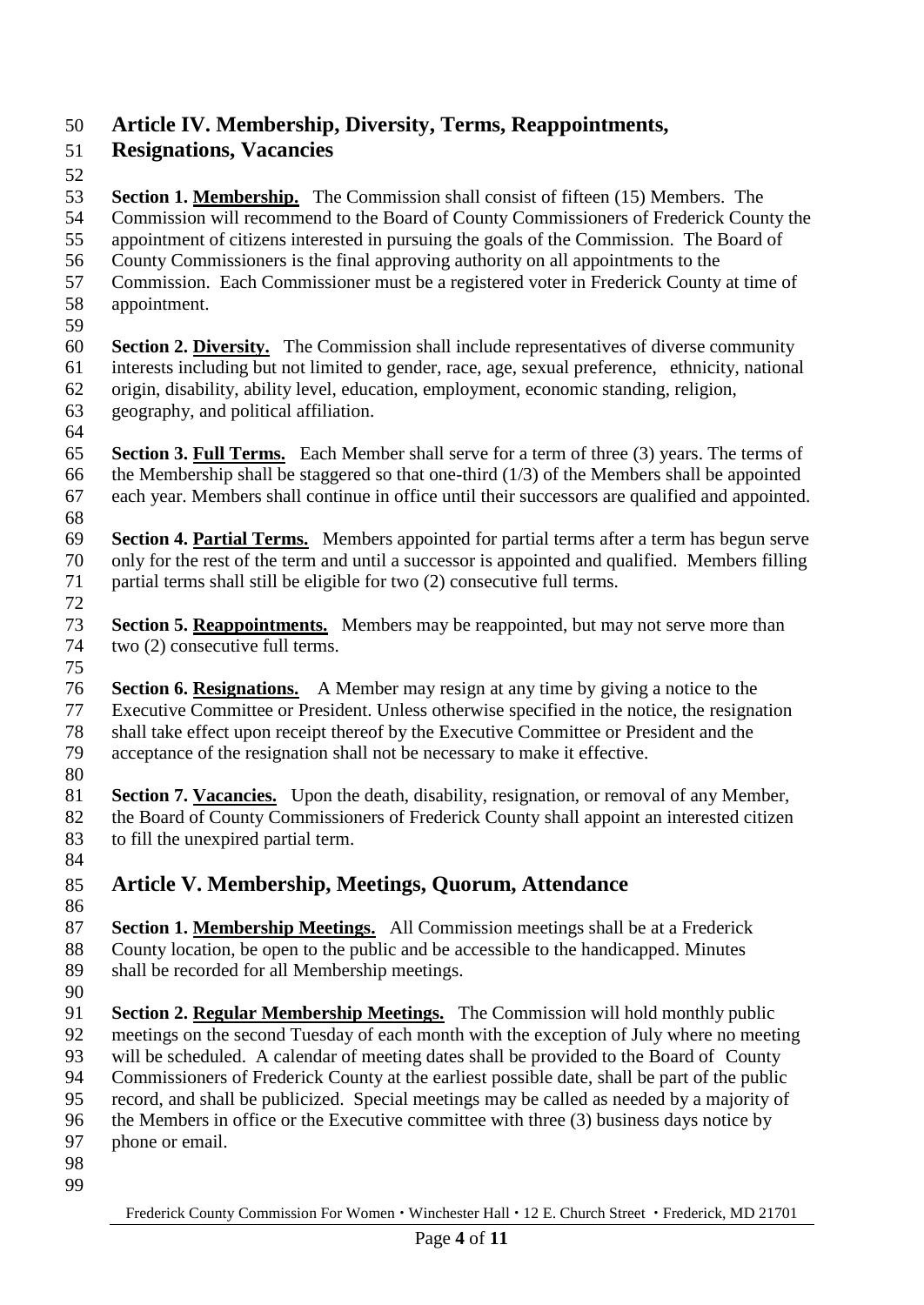**Section 3. Membership Quorum.** A majority of the Members in office shall constitute a quorum for the transaction of regular business.

- 
- **Section 4. Membership Attendance.** Any Member who fails to attend at least fifty (50%)
- percent of the regular Membership meetings during any period of twelve (12) consecutive
- months shall be deemed to have resigned from the Commission. Twelve month period will be
- based on appointment date of Member. In the event that a member fails to meet the
- minimum attendance requirements, the President shall promptly forward the Member's name
- to the Board of County Commissioners of Frederick County who shall appoint a replacement.
- **Section 5. Annual Review & Planning Meeting**. In the first three (3) months of each fiscal year (July, August, September) the Membership shall evaluate the activities of the Commission and reevaluate the long-range plan.
- 
- <span id="page-4-0"></span>**Article VI. Membership Voting**
- 
- **Section 1. Vote.** Each Member may cast one (1) vote.
- 
- **Section 2. Resolutions.** Regular business shall be approved by a majority vote of Members present.
- 
- **Section 3. Policy Statements.** Policy statements including all reports, pamphlets, and endorsements for dissemination to the public shall be approved by a two-thirds (2/3) vote of Members in office. This provision shall not be construed to require a vote for the issuance of Commission newsletters or news releases; however, the same shall be subject to review by
- members of the Executive Committee.
- 
- **Section 4. Absentee Voting.** Absentee ballots may be submitted in writing for votes on Policy Statements and Bylaws amendments only. There shall be no voting by proxy.
- 
- **Section 5. Presumed Assent.** A Member who is present at a public meeting of the
- Membership at which action on any Commission matter is taken shall be presumed to have assented to the action unless the Member votes against such action or abstains from voting because of an asserted conflict of interest or other reason.
- 

 **Section 6. Emergency Voting.** Between public meetings an emergency vote on a written question may be taken by telephone or e-mail. This vote shall be subject to ratification by the Commission at the next regular meeting.

<span id="page-4-1"></span>

#### **Article VII. Executive Committee Members, Duties, Annual Elections,**

- **Terms, Vacancies, Resignations**
- 

**Section 1. Executive Committee.** The Commission shall elect from its Membership an Executive Committee of five (5) Members including the President, Vice President, immediate Past President, Recorder, and Treasurer or if necessary an At Large Member at the first meeting of the calendar year. The terms of all Executive Committee Members shall

- commence July 1 and be in effect for that fiscal year. The Executive Committee shall:
- 1. Exercise executive decision making authority between Membership meetings;
- 2. Define agenda items for Membership meetings;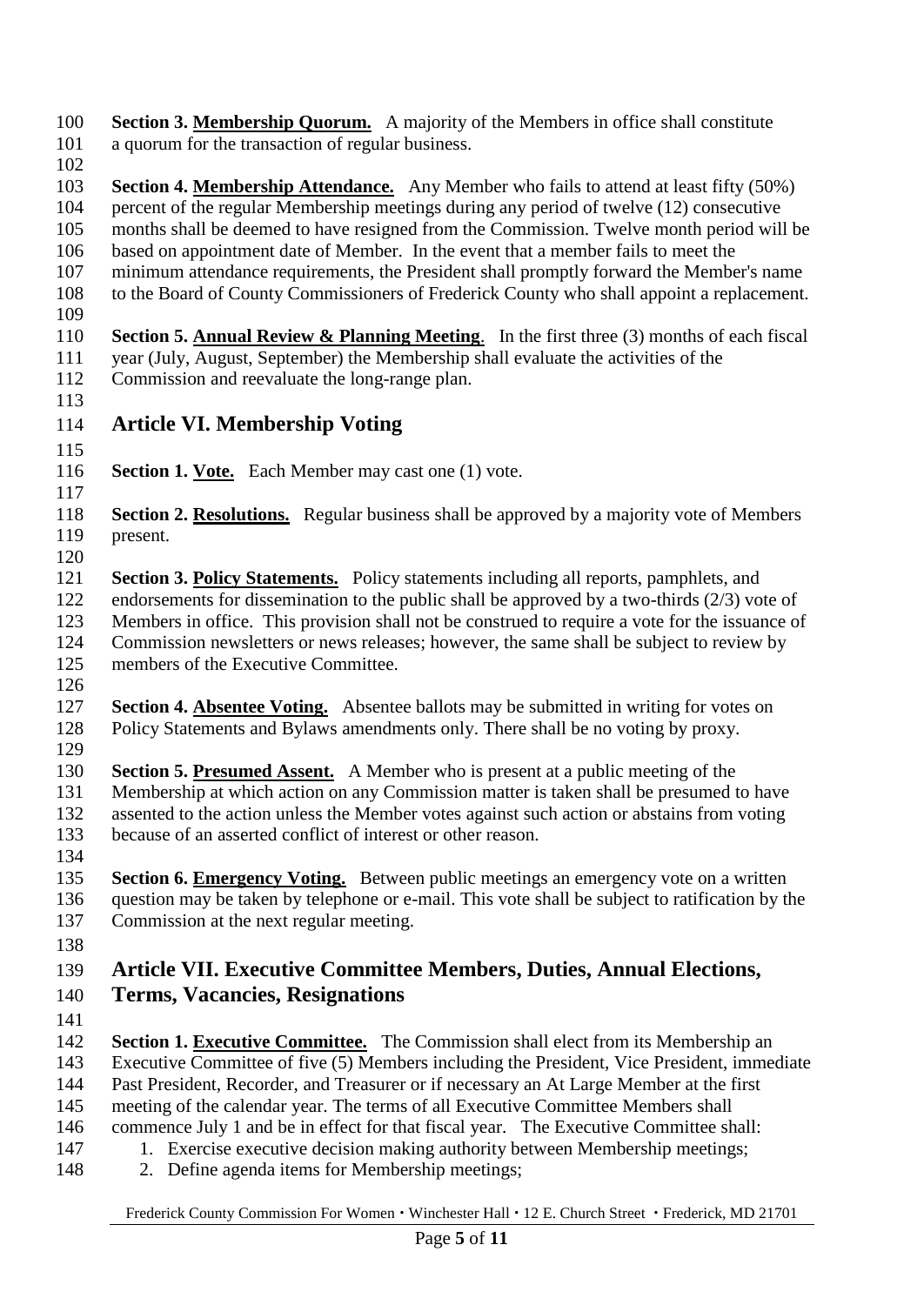**Section 2. President.** The President shall: 1. Preside at the meetings of the Executive Committee and the Membership; and 2. Have general and active management of the Commission between meetings of the Executive Committee and of the Membership; and 3. Supervise implementation of the Annual Plan; and 4. Supervise implementation of all orders and resolutions of the Executive Committee and the Membership; and 5. Serve as principal speaker of the Commission in all matters related to official policy and actions approved by the Membership; and 6. Perform all duties incident to the office of President and such other duties as from 162 time to time may be assigned to the President by the Executive Committee or the Membership by resolution. **Section 3. Vice-President**. The Vice President shall: 1. In the temporary absence of the President or in the event of the President's death, disability, resignation, removal, or refusal to act, perform the duties of the President with all the powers of and all the restrictions upon the President; and 2. Serve as the informal reference for ByLaws interpretation, and 3. Perform such other duties as from time to time may be assigned to the Vice-president by the Executive Committee or the Membership by resolution. **Section 4. Recorder.** The Recorder shall: 1. Keep accurate minutes of all Membership and Executive Committee meetings in books provided for that purpose and distribute said minutes to the Membership within two (2) weeks from the date of the meeting; and 2. Keep accurate records of attendance of all Members at public meetings; and 3. Retrieve mail, voicemail and e-mail for the Commission; and 4. Be the custodian of the Commission records; and 5. In general perform all duties incident to the office of Recorder and such other duties as from time to time may be assigned to the Recorder by the President or the Executive Committee necessary to support the purpose of the Commission. **Section 5. Treasurer.** The Treasurer shall: 1. Supervise the accounts of the Commission and serve as the Commission's liaison or representative to the County Treasurer; and 2. Submit in writing a quarterly summary financial report for the inclusion in the minutes; 3. Submit in writing annual financial statements; and 4. In general perform duties incident to the office of Comptroller and such other duties as from time to time may be assigned to the Comptroller by the President or the Executive Committee necessary to support the purpose of the Commission. **Section 6. Ex-officio Executive Committee Member.** The immediate past President of the Commission may, upon the expiration of the President's term as President, continue as the ex- officio member of the Executive Committee for the period of one year. This section shall not be construed to prevent the election of a retiring President as an Executive Committee Member.

3. Develop and draft an annual report for approval of the Membership; and

4. Act on such matters as the Membership may direct.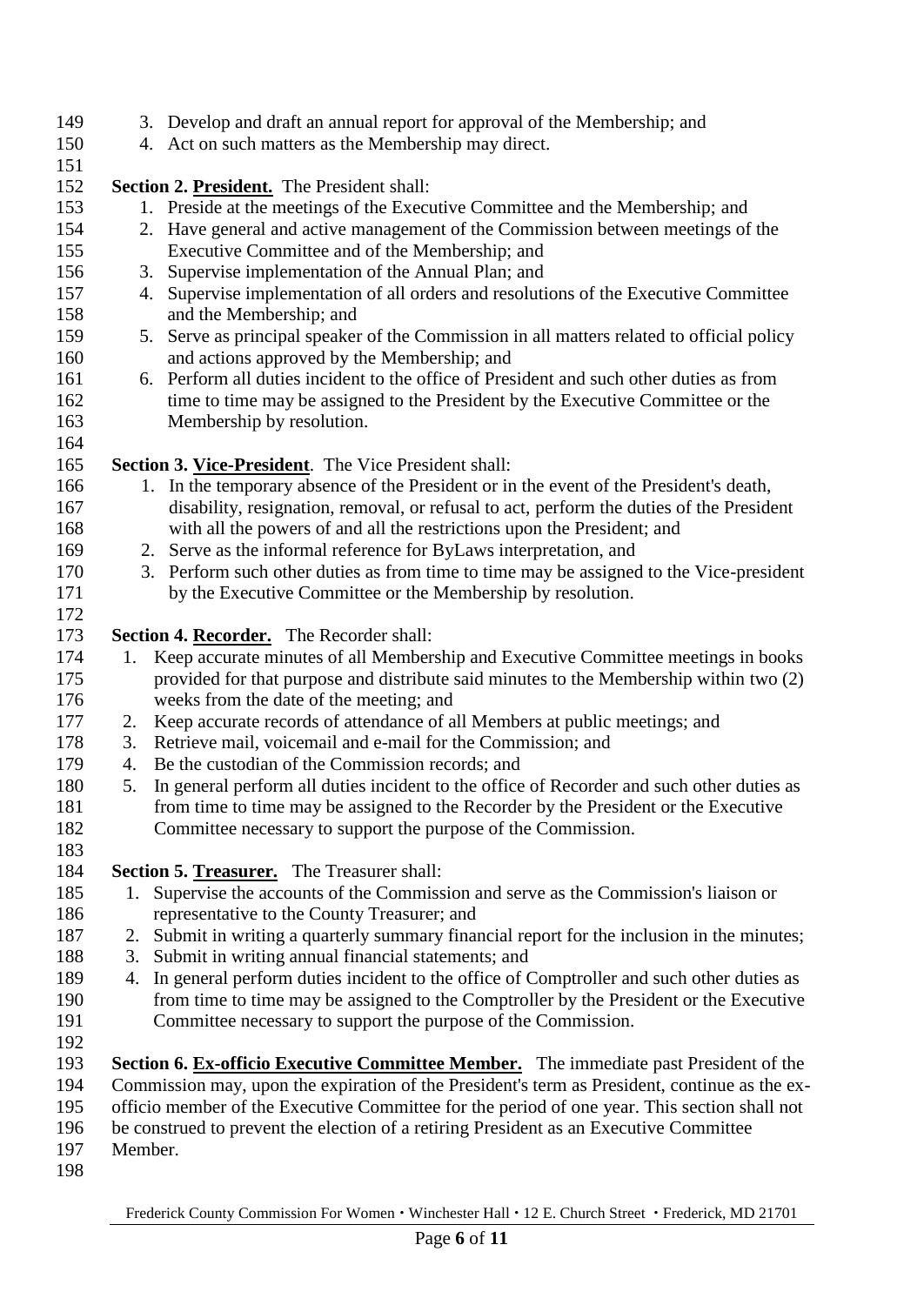- **Section 7. Executive Committee Annual Elections.** The Executive Committee Members shall be elected at the first meeting of the calendar year with terms to commence July 1 of 201 that year.
- **Section 8. Executive Committee Terms.** The Executive Committee Members including the President, Vice President, Recorder, and Treasurer shall serve for one-year terms. Executive Committee Members may be re-elected, but may not serve in excess of three (3) consecutive terms.
- **Section 9. Executive Committee Resignations.** An Executive Committee Member may resign at any time by giving written notice to the Executive Committee or President. Unless otherwise specified in the notice, the resignation shall take effect upon receipt thereof by the Executive Committee or President and the acceptance of the resignation shall not be necessary to make it effective.
- 
- <span id="page-6-0"></span> **Article VIII. Executive Committee Meetings, Quorum, Attendance**
- **Section 1. Executive Committee Meetings.** The Executive Committee shall meet at the time and place designated by it, or if no such designation has been made by the Executive Committee, as designated by the President. All Executive Committee meetings are open to all Members. Executive Committee meetings will be documented, including conference
- meetings.

- **Section 2. Executive Committee Quorum.** At any meeting of the Executive
- Committee, a majority of Executive Committee Members in office shall constitute a quorum for the transaction of business.
- 
- **Section 3. Executive Committee Attendance.** Any Executive Committee Member who fails to attend at least fifty (50%) percent of the Executive Committee meetings during a fiscal year shall be deemed to have resigned from the Executive Committee.
- 
- **Section 4. Executive Committee Removal.** Any one or more of the Executive Committee Members may be removed with cause, by a majority vote of the Commission at the next regular public meeting. Notice of removal vote shall be provided to the members in advance and shall be placed on the agenda for the Commission meeting.
- <span id="page-6-1"></span>
- **Article IX. Other Positions, Terms, Vacancies, Removals**
- 
- **Section 1. Positions**. From the Membership, the members shall elect other positions or agents to represent the Commission with other organizations as deemed necessary. These positions shall be approved by a majority of the membership at the Commissions' regular monthly public meeting in June of each year. The term of each position shall commence immediately upon election.
- **Section 2. Other Position Terms.** The term of a position shall be the duration of the term of the Commission for Women administration under which they serve.
- **Section 3. Other Position Vacancies.** Upon the death, disability, resignation, or removal of any officer the President shall appoint a Member to fill the unexpired partial term.
	- Frederick County Commission For Women Winchester Hall 12 E. Church Street Frederick, MD 21701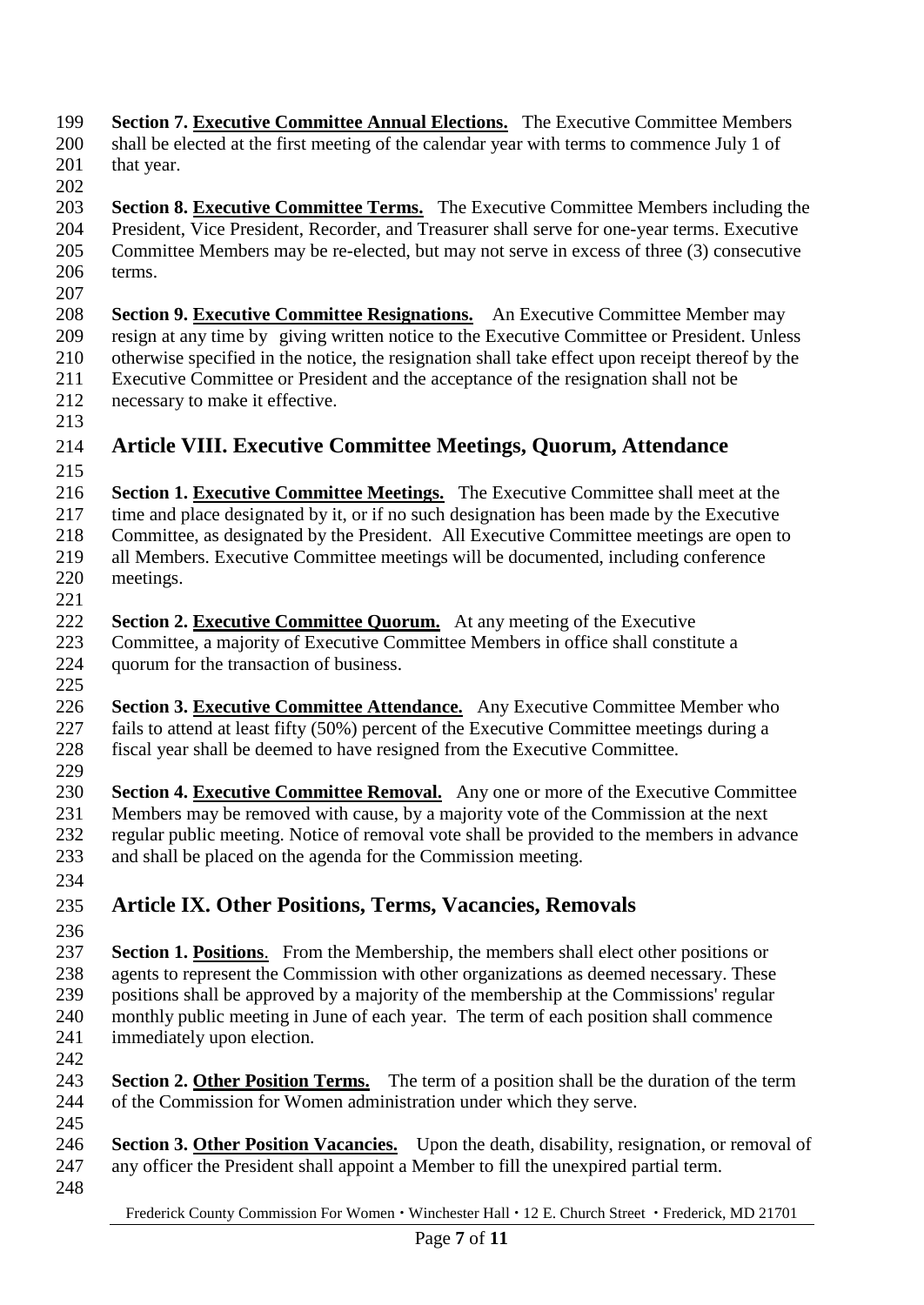**Section 4. Other Position Removals.** Any position may be removed by majority vote of the Executive Committee or the Membership whenever in its judgment the best interest of the Commission would be served thereby.

#### <span id="page-7-0"></span>**Article X. Committees and Special Project Teams**

 **Section 1. Committees - General.** The Commission shall maintain Committees and Special Project Teams as it deems proper. Committees shall be determined for the next fiscal year at the Annual Planning Retreat.

 **Section 2. Committees - Legislative.** The Legislative Committee shall be a standing committee from year-to-year, and it shall monitor, summarize, recommend and report on legislation, which may affect the women of Frederick County.

 **Section 3. Special Project Teams.** Special Project Teams may investigate problems, analyze issues, formulate tactics, recommend solutions, and with the approval of the

- Membership, implement strategies, within the structure of one of the duly constituted
- Committees. Special Project Teams may be established from time to time by a majority vote

 of Membership. Special Project Teams may work in conjunction with other Frederick County organizations or governmental agencies.

- **Section 4. Committee Chair.** Each Committee shall elect a chairperson who is a Commissioner. The Committee Chair shall:
- 1. Convoke and preside at Committee meetings; and
- 2. Coordinate the work of the Committee; and
- 3. Arrange for Committee meeting minutes to be recorded and provided to the Commission; and
- 4. Provide regular committee status updates to the rest of the Membership; and
- 5. Perform all other duties normally associated with a Committee Chair.
- **Section 5. Citizen Team Members.** Volunteers as individuals or as representatives of county organizations may serve on Special Project Teams or Committees.
- **Section 6. Committee Member Terms.** Committee Members shall serve for the duration of the fiscal year.
- **Section 7. Policy.** Committees shall operate in accordance with Commission policy and shall take no public action without authorization of the Membership.
- <span id="page-7-1"></span> **Article XI. Fiscal Year, Appropriations Budget, Funding, and Compensation**
- 

- **Section 1. Fiscal Year.** The Commission shall have a fiscal year commencing on July 1 and ending on June 30.
- **Section 2. Appropriations Budget.** By September 1 each year, the Executive Committee shall prepare an annual appropriations budget for the approval of the Membership. This
- budget is for submission to the Board of County Commissioners of Frederick County for
- inclusion in the County Budget. The approved budget shall constitute authority to disburse
- funds in accordance therewith.

Frederick County Commission For Women • Winchester Hall • 12 E. Church Street • Frederick, MD 21701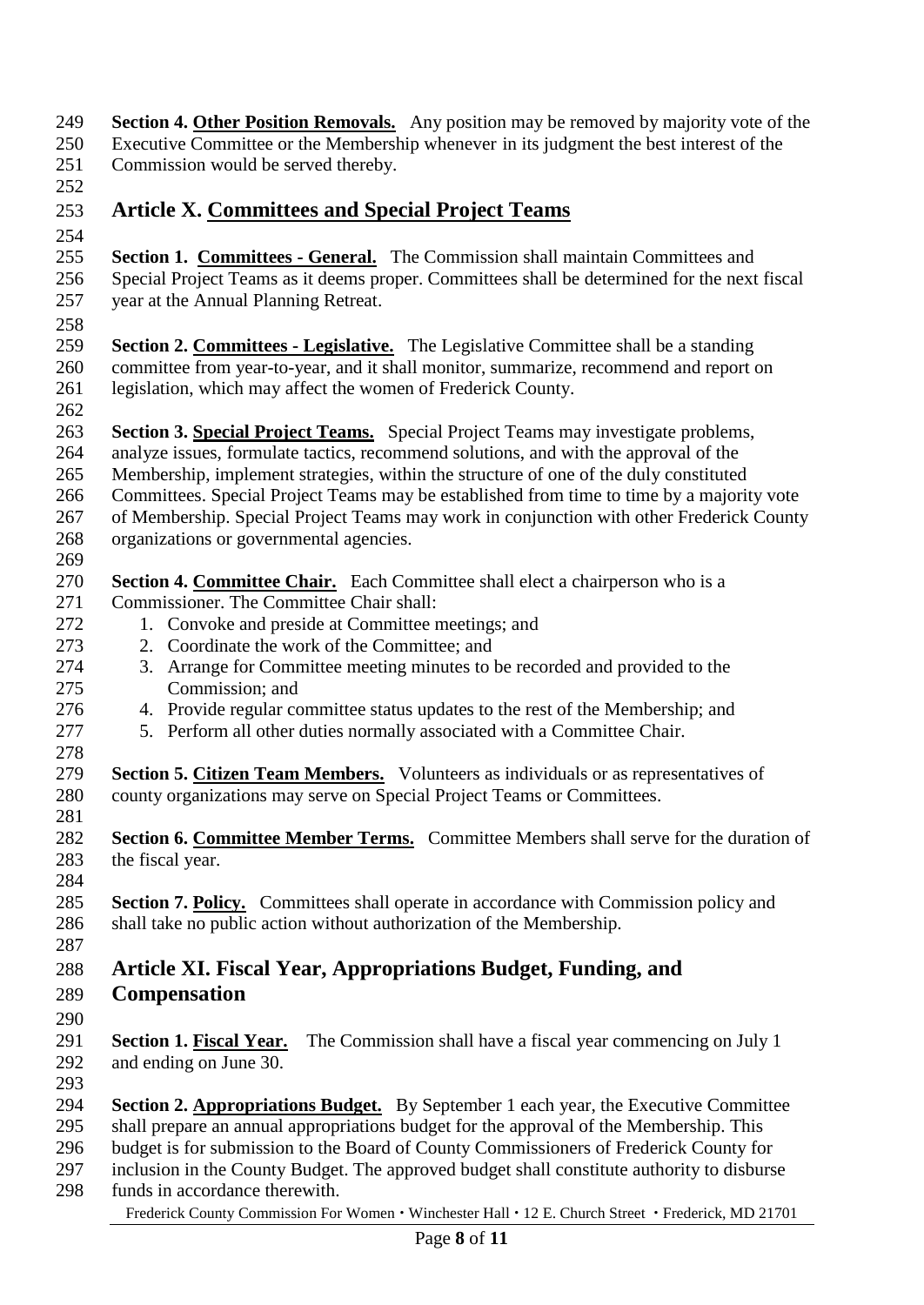- **Section 3. Funding**. To administer the programs developed by the Commission, it shall seek, in addition to budgeted appropriations, financial assistance and support from private organizations and governmental agencies.
- 
- **Section 4. Compensation.** Members shall serve without compensation, but may be reimbursed for expenses actually and necessarily incurred by them in the performance of
- their duties.
- 
- **Section 5. Commission Earnings**. No part of the earnings of the Commission shall inure to the benefit of or be distributable to its Members, officers, employees, or agents.
- **Section 6. Signature Authority**. Unless authorized by the Membership and the County, no Member, officer, employee, or agent of the Commission shall have the power or authority to bind the Commission by any contract or engagement or to pledge its credit or to render it financially liable for any purpose or to any amount.
- 

### <span id="page-8-0"></span>**Article XII. Indemnification of Members, Officers, Employees, and**

- **Agents**
- 
- **Section 1. Liability Insurance.** Liability insurance coverage shall be provided under the Frederick County public officials insurance policy.
- **Section 2. Indemnification.** The members of the Commission are covered under the County's public insurance policy for indemnification in accordance with Section 2-418 of the Corporations and Associations Article of the Annotated Code of Maryland as amended.
- 

# <span id="page-8-1"></span>**Article XIII. Parliamentary Rules of Procedure**

- 
- Except as otherwise provided herein, all proceedings and actions under these Bylaws shall be governed by Roberts Rules of Order Newly Revised.

#### <span id="page-8-2"></span> **Article XIV. Amendments**

- These Bylaws may be amended or repealed at any duly convoked meeting of the Membership by the affirmative vote of two-thirds (2/3) of the Members in office provided written notice of any proposed amendment or repeal has been sent by e-mail to each Member not fewer than thirty (30) days before the date of the public meeting.
- 
- No Bylaws may be amended or repealed in contravention of an ordinance establishing
- the Frederick County Commission For Women or any law, which supersedes said
- ordinance.
- 

# <span id="page-8-3"></span>**Article XV. Dissolution**

- 
- Upon dissolution of the Commission, the Executive Committee shall make provisions for the
- payment of any outstanding liabilities to the extent of the appropriated budget of the
- Commission. All remaining funds shall be returned to the general fund of the County.
-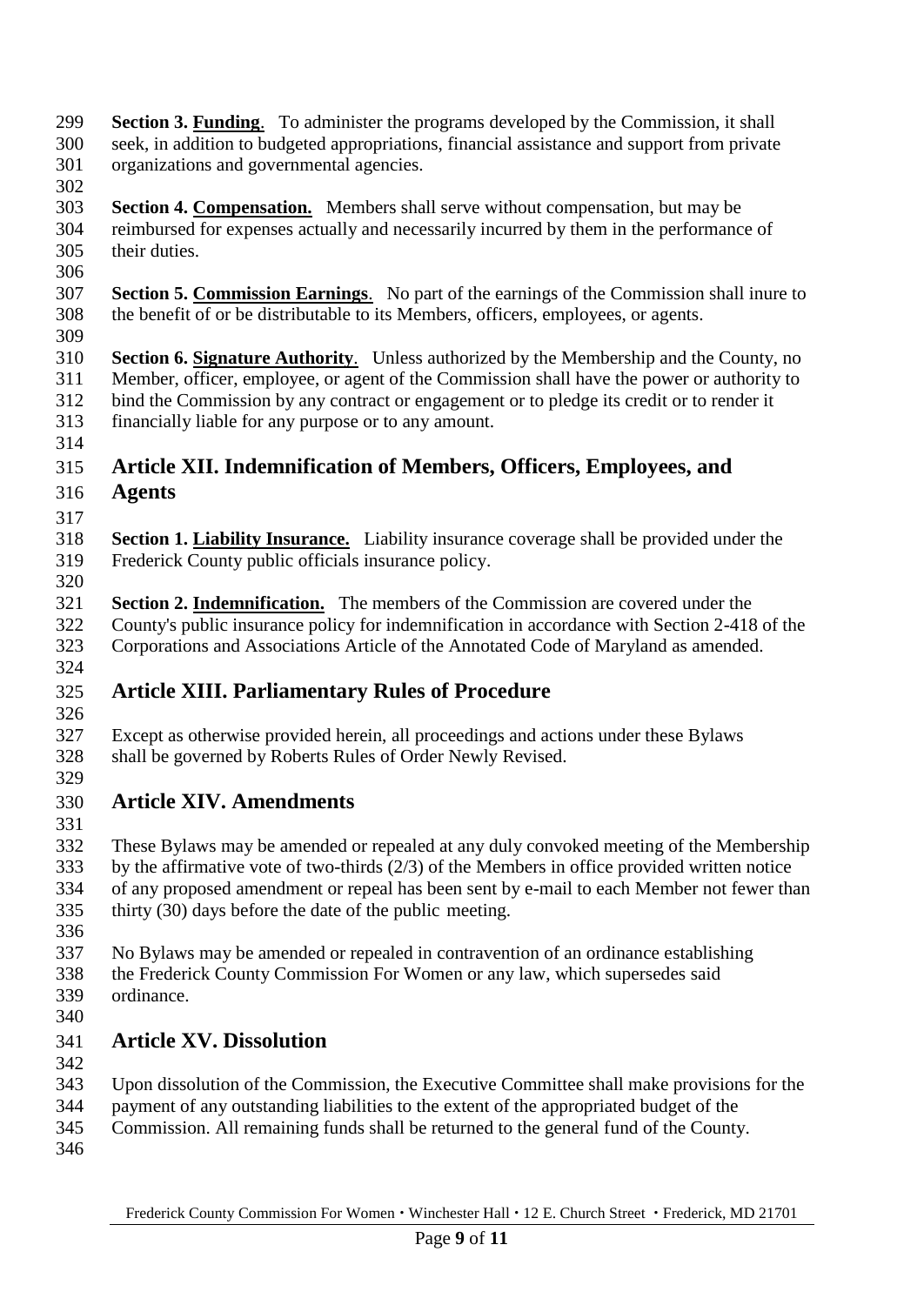#### <span id="page-9-0"></span>**Article XVI. Ratification**

348<br>349

 This **16th** day of **February 1993**, these Bylaws are hereby adopted and ratified by the undersigned constituting the entire Membership of the Frederick County Commission For

| 351        | Women.                                                                           |
|------------|----------------------------------------------------------------------------------|
| 352        |                                                                                  |
| 353        | Gail A. Pate, President                                                          |
| 354        | Deborah McCoy, Vice-President                                                    |
| 355        | M.C. Devilbiss, EC                                                               |
| 356        | Sandra West, EC                                                                  |
| 357        | Sandra L. Smith, Recorder                                                        |
| 358        | Emile Y. Angelety                                                                |
| 359        | Donna E. Becker                                                                  |
| 360        | Lynn Burkett •                                                                   |
| 361        | Laura J. Lake                                                                    |
| 362        | Louise E. Lynch                                                                  |
| 363        | <b>Rosemary Orthmann</b>                                                         |
| 364        | Lavonne Steffy Radonovich                                                        |
| 365        | Catherine T. Smith                                                               |
| 366        | Nancy J. Zyrkowski                                                               |
| 367        |                                                                                  |
| 368        | The 12th day of March 1996, these Bylaws were amended by the undersigned Members |
| 369        | of Frederick County Commission For Women.                                        |
| 370        |                                                                                  |
| 371        | Louise E. Lynch, President                                                       |
| 372        | M.C. Devilbiss, Vice-president                                                   |
| 373        | Barbara Jones, EC                                                                |
| 374        | Laura J. Lake, EC                                                                |
| 375        | <b>Beverly Fleming</b>                                                           |
| 376        | Lou Lichti                                                                       |
| 377        |                                                                                  |
|            | <b>Rosemary Orthmann</b><br>Gail A. Pate                                         |
| 378<br>379 | Sandra West                                                                      |
| 380        |                                                                                  |
| 381        | The 13th day of April 1999, these Bylaws were amended by the undersigned Members |
| 382        | of the Frederick County Commission For Women.                                    |
| 383        |                                                                                  |
| 384        | Madelyn Blair, President                                                         |
| 385        | Teri Heger, Vice President                                                       |
|            |                                                                                  |
| 386        | Mary Ann Barone, EC<br>Holly Wallace, EC                                         |
| 387        |                                                                                  |
| 388<br>389 | Nancie (Bauman) Wolfe, EC                                                        |
| 390        | Nikki Darling-Kuria, Comptroller<br><b>Bonnie Diebler</b>                        |
| 391        | <b>Earlene Thornton</b>                                                          |
|            |                                                                                  |
| 392<br>393 | Deb Voso                                                                         |
| 394        |                                                                                  |
| 395        |                                                                                  |
| 396        |                                                                                  |
|            |                                                                                  |

Frederick County Commission For Women • Winchester Hall • 12 E. Church Street • Frederick, MD 21701